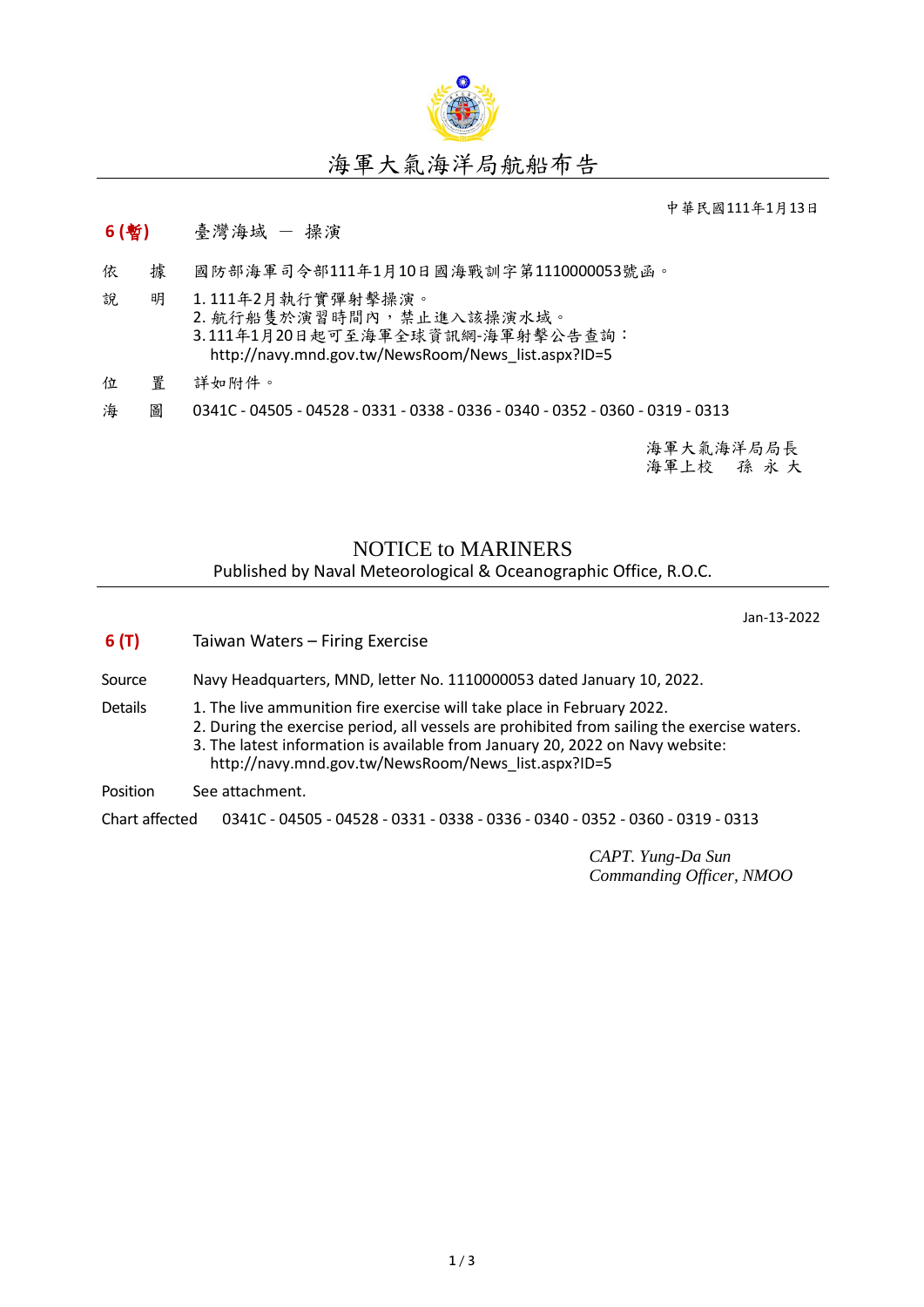附件 Attachment NM 6

| 日期<br>Date |                                                               | 起訖時間<br>Time | (WGS84)<br>點 位 Position                                                                                                                                                                                                                                                                                                                                                                                      |
|------------|---------------------------------------------------------------|--------------|--------------------------------------------------------------------------------------------------------------------------------------------------------------------------------------------------------------------------------------------------------------------------------------------------------------------------------------------------------------------------------------------------------------|
| (A)        | 20220207-20220211<br>20220214 - 20220218<br>20220221-20220225 | 0700-1700    | ◎海軍實彈射擊操演(Navy Firing Exercise)<br>N 22°54'54.0", E 119°25'29.0"<br>Α<br>N 22°54'54.0", E 119°45'29.0"<br>B<br>$\overline{\mathsf{C}}$<br>N 22°34'54.0", E 119°45'29.0"<br>N 22°34'54.0", E 119°25'29.0"<br>D<br>中心點: N 22°44'54.0"、E 119°35'29.0"<br>危險區域:中心點半徑15浬所涵蓋之範圍<br>Central point: N 22°44'54.0", E 119°35'29.0"<br>Dangerous area: Central point with a radius of 15<br>nautical miles.            |
| (B)        | 20220207-20220211<br>20220214 - 20220218<br>20220221-20220225 | 0800-1700    | ◎海軍實彈射擊操演(Navy Firing Exercise)<br>N 25°27'54.0", E 122°00'30.0"<br>N 25°27'54.0", E 122°12'30.0"<br>N 25°19'54.0", E 122°12'30.0"<br>Α<br>$\overline{B}$<br>$\overline{\mathsf{C}}$<br>N 25°19'54.0", E 122°00'30.0"<br>D<br>中心點: N 25°23'54.0"、E 122°06'30.0"<br>危險區域:中心點半徑7浬所涵蓋之範圍<br>Central point: N 25°23'54.0", E 122°06'30.0"<br>Dangerous area: Central point with a radius of 7<br>nautical miles. |
| (C)        | 20220201-20220228                                             | 0000-2359    | <b>◎海軍實彈射擊操演(Navy Firing Exercise)</b><br>N 22°42'54.0", E 120°05'29.0"<br>Α<br>N 22°42'54.0", E 120°15'29.0"<br>B<br>N 22°38'54.0", E 120°16'29.0"<br>C<br>中心點: N22°42'00.0"、E 120°12'00.0"<br>危險區域:中心點半徑5浬所涵蓋之範圍<br>Central point: N 22°42'00.0", E 120°12'00.0"<br>Dangerous area: Central point with a radius of 5<br>nautical miles.                                                                    |